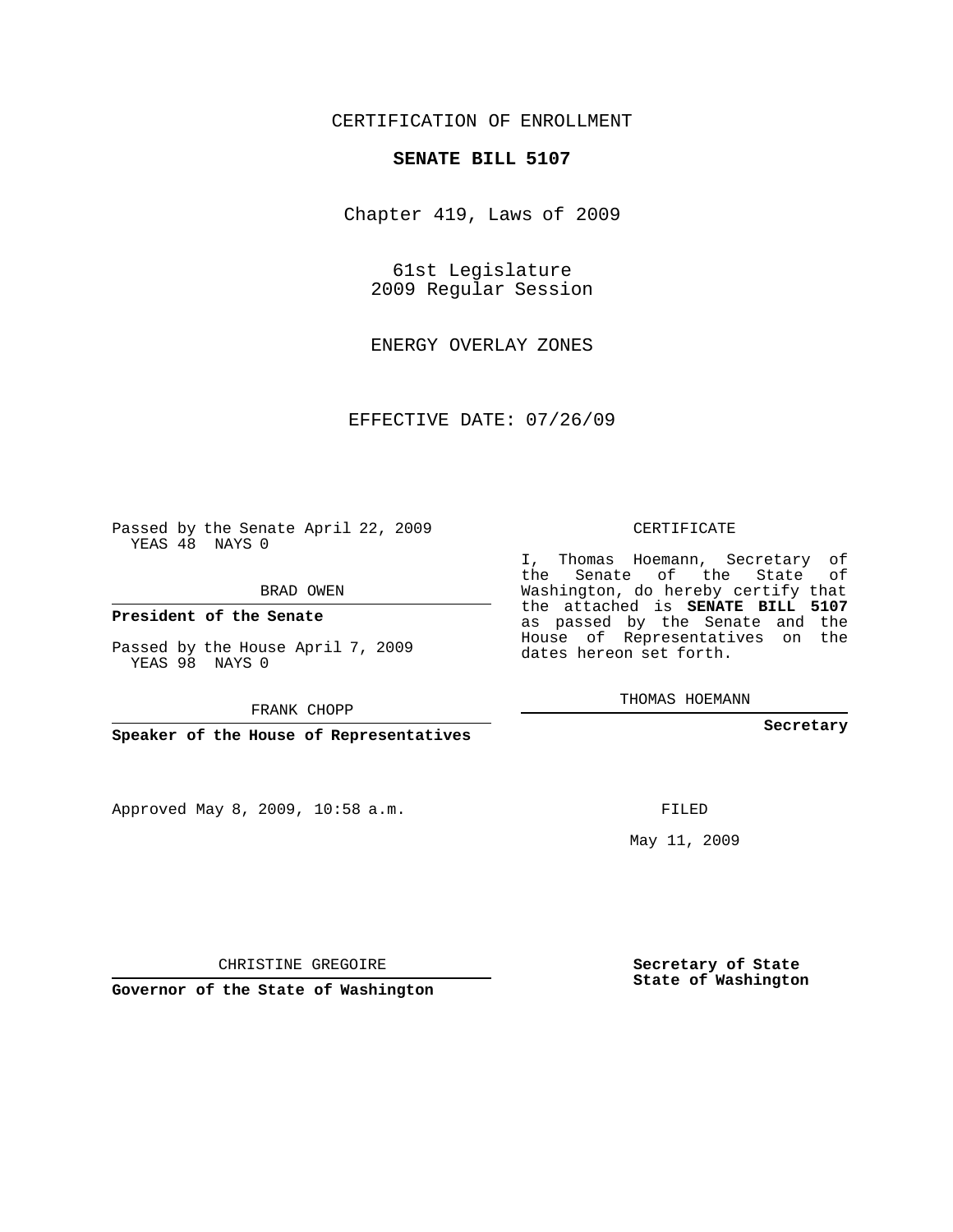# **SENATE BILL 5107** \_\_\_\_\_\_\_\_\_\_\_\_\_\_\_\_\_\_\_\_\_\_\_\_\_\_\_\_\_\_\_\_\_\_\_\_\_\_\_\_\_\_\_\_\_

\_\_\_\_\_\_\_\_\_\_\_\_\_\_\_\_\_\_\_\_\_\_\_\_\_\_\_\_\_\_\_\_\_\_\_\_\_\_\_\_\_\_\_\_\_

#### AS AMENDED BY THE HOUSE

Passed Legislature - 2009 Regular Session

### **State of Washington 61st Legislature 2009 Regular Session**

**By** Senator Honeyford

Read first time 01/14/09. Referred to Committee on Environment, Water & Energy.

 1 AN ACT Relating to energy overlay zones; and amending RCW 2 36.70C.020 and 36.70C.130.

3 BE IT ENACTED BY THE LEGISLATURE OF THE STATE OF WASHINGTON:

 **Sec. 1.** RCW 36.70C.020 and 1995 c 347 s 703 are each amended to read as follows: Unless the context clearly requires otherwise, the definitions in this section apply throughout this chapter. 8 (1) <u>"Energy overlay zone" means a formal plan enacted by the county</u>

9 legislative authority that establishes suitable areas for siting 10 renewable resource projects based on currently available resources and 11 existing infrastructure with sensitivity to adverse environmental 12 impact.

 (2) "Land use decision" means a final determination by a local jurisdiction's body or officer with the highest level of authority to make the determination, including those with authority to hear appeals, 16 on:

17 (a) An application for a project permit or other governmental 18 approval required by law before real property may be improved, 19 developed, modified, sold, transferred, or used, but excluding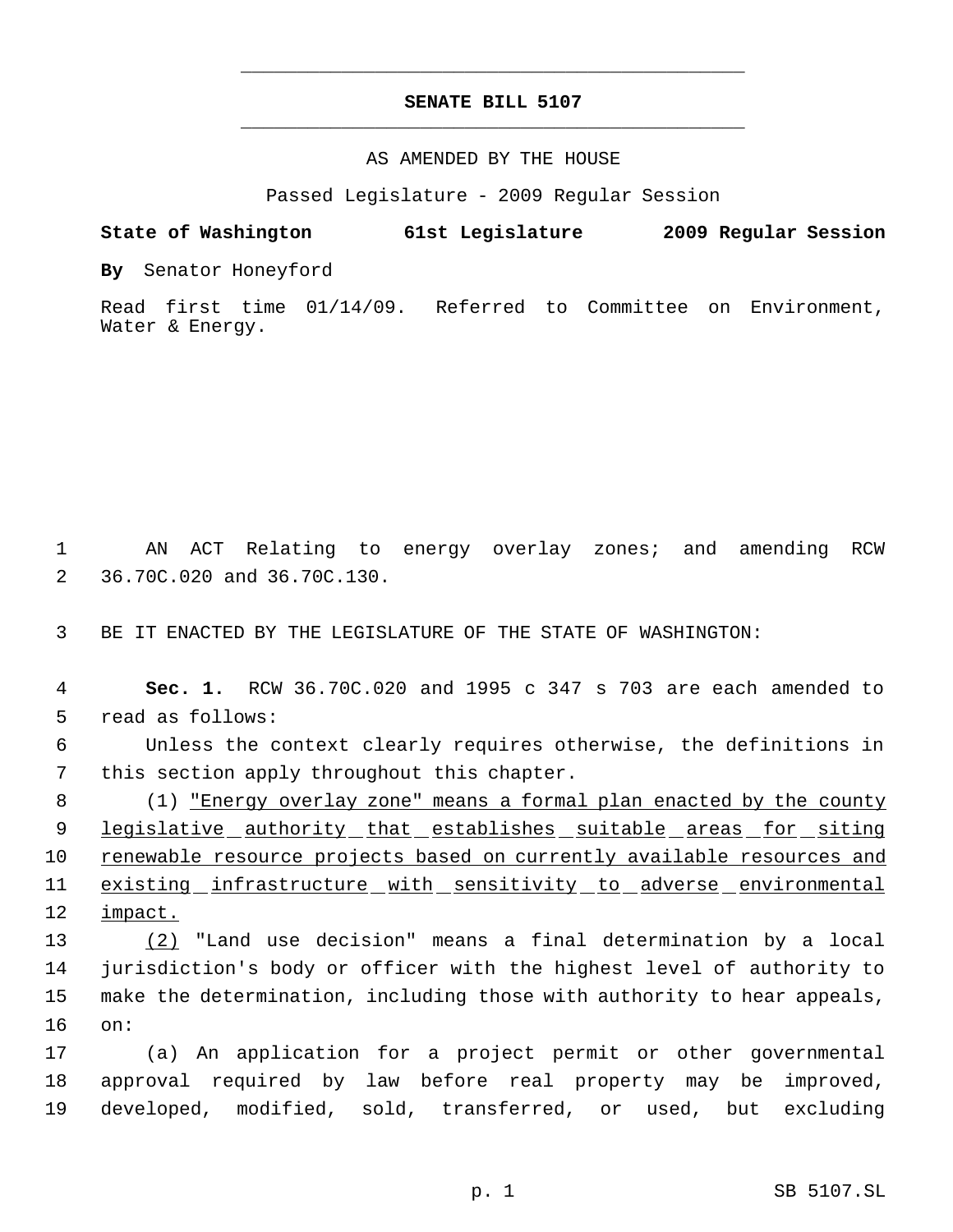applications for permits or approvals to use, vacate, or transfer streets, parks, and similar types of public property; excluding applications for legislative approvals such as area-wide rezones and 4 annexations; and excluding applications for business licenses;

 (b) An interpretative or declaratory decision regarding the application to a specific property of zoning or other ordinances or rules regulating the improvement, development, modification, 8 maintenance, or use of real property; and

 (c) The enforcement by a local jurisdiction of ordinances regulating the improvement, development, modification, maintenance, or use of real property. However, when a local jurisdiction is required by law to enforce the ordinances in a court of limited jurisdiction, a petition may not be brought under this chapter.

14  $((+2))$   $(3)$  "Local jurisdiction" means a county, city, or incorporated town.

16 ( $(\langle 3 \rangle)$ ) (4) "Person" means an individual, partnership, corporation, association, public or private organization, or governmental entity or agency.

 (5) "Renewable resources" has the same meaning provided in RCW 19.280.020.

 **Sec. 2.** RCW 36.70C.130 and 1995 c 347 s 714 are each amended to read as follows:

 (1) The superior court, acting without a jury, shall review the record and such supplemental evidence as is permitted under RCW 36.70C.120. The court may grant relief only if the party seeking relief has carried the burden of establishing that one of the standards set forth in (a) through (f) of this subsection has been met. The standards are:

 (a) The body or officer that made the land use decision engaged in unlawful procedure or failed to follow a prescribed process, unless the error was harmless;

 (b) The land use decision is an erroneous interpretation of the law, after allowing for such deference as is due the construction of a law by a local jurisdiction with expertise;

 (c) The land use decision is not supported by evidence that is substantial when viewed in light of the whole record before the court;